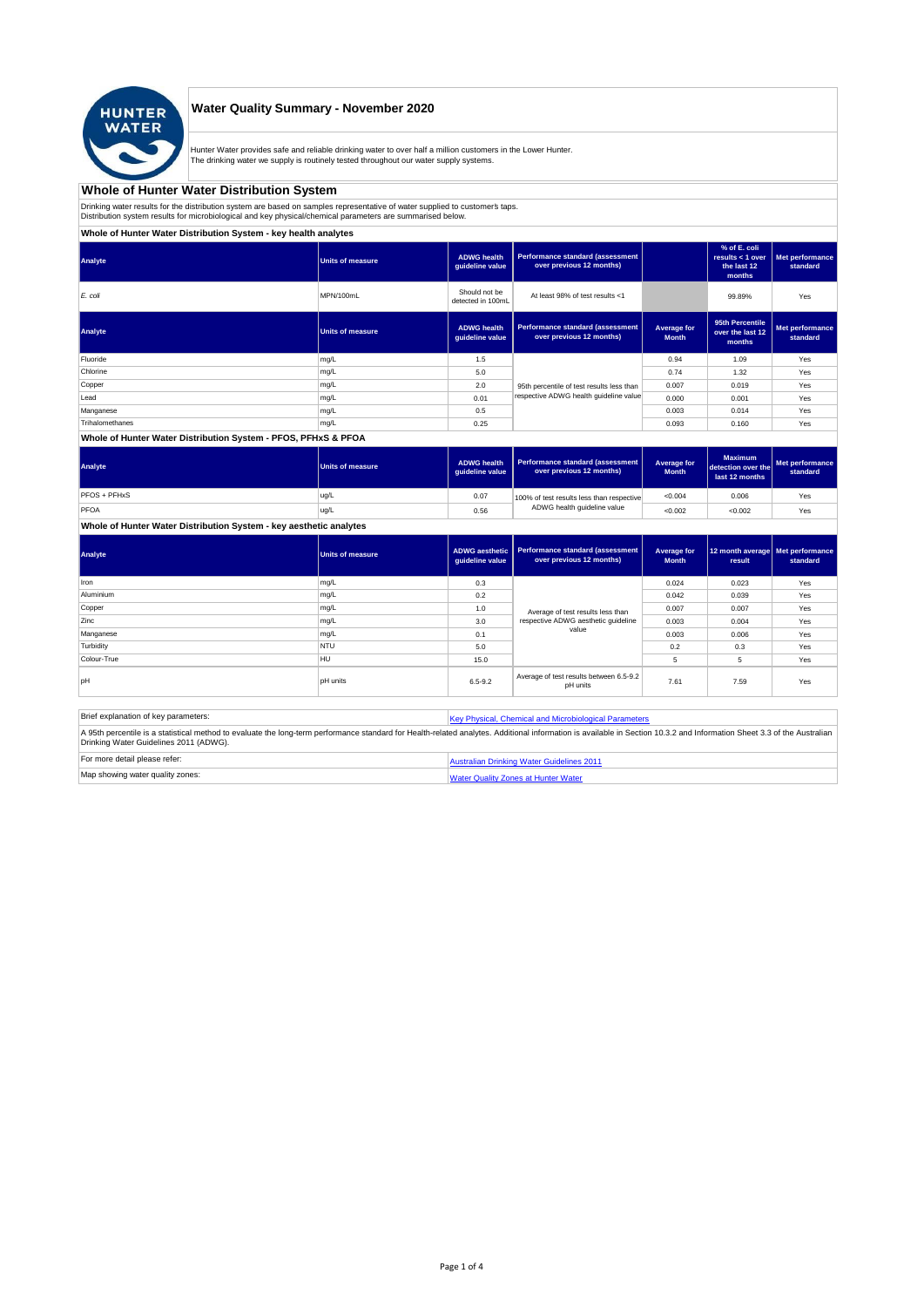# **Water Quality Zones**

| Anna Bay and Nelson Bay Zone - key health analytes |                         |                                       |                                                                     |                             |                                                           |                             |
|----------------------------------------------------|-------------------------|---------------------------------------|---------------------------------------------------------------------|-----------------------------|-----------------------------------------------------------|-----------------------------|
| Analyte                                            | Units of measure        | <b>ADWG health</b><br>quideline value | Performance standard (assessment<br>over previous 12 months)        |                             | % of E. coli<br>results < 1 over<br>the last 12<br>months | Met performance<br>standard |
| E. coli                                            | MPN/100mL               | Should not be<br>detected in 100mL    | At least 98% of test results <1                                     |                             | 100.00%                                                   | Yes                         |
| Analyte                                            | <b>Units of measure</b> | <b>ADWG health</b><br>quideline value | <b>Performance standard (assessment</b><br>over previous 12 months) | Average for<br><b>Month</b> | 95th Percentile<br>over the last 12<br>months             | Met performance<br>standard |
| Fluoride                                           | mg/L                    | 1.5                                   |                                                                     | 0.95                        | 1.09                                                      | Yes                         |
| Chlorine                                           | mg/L                    | 5.0                                   |                                                                     | 1.31                        | 1.85                                                      | Yes                         |
| Copper                                             | mg/L                    | 2.0                                   | 95th percentile of test results less than                           | 0.006                       | 0.018                                                     | Yes                         |
| Lead                                               | mg/L                    | 0.01                                  | respective ADWG health guideline value                              | 0.000                       | 0.000                                                     | Yes                         |
| Manganese                                          | mg/L                    | 0.5                                   |                                                                     | 0.003                       | 0.013                                                     | Yes                         |
| Trihalomethanes                                    | mg/L                    | 0.25                                  |                                                                     | 0.040                       | 0.100                                                     | Yes                         |

**Anna Bay and Nelson Bay Zone - PFOS, PFHxS & PFOA**

| Units of measure | <b>ADWG health</b> | over previous 12 months)    | Average for<br><b>Month</b> | <b>Maximum</b><br>last 12 months                                              | Met performance<br>standard |
|------------------|--------------------|-----------------------------|-----------------------------|-------------------------------------------------------------------------------|-----------------------------|
| ug/L             | 0.07               |                             | < 0.004                     | < 0.004                                                                       | Yes                         |
| ug/L             | 0.56               | ADWG health guideline value | < 0.002                     | < 0.002                                                                       | Yes                         |
|                  |                    |                             | quideline value             | Performance standard (assessment<br>100% of test results less than respective | detection over the          |

**Anna Bay and Nelson Bay Zone - key aesthetic analytes**

| Analyte     | Units of measure | ADWG aesthetic<br>guideline value | <b>Performance standard (assessment</b><br>over previous 12 months) | Average for<br><b>Month</b> | 12 month average   Met performance<br>result | standard |
|-------------|------------------|-----------------------------------|---------------------------------------------------------------------|-----------------------------|----------------------------------------------|----------|
| Iron        | mg/L             | 0.3                               |                                                                     | 0.036                       | 0.030                                        | Yes      |
| Aluminium   | mg/L             | 0.2                               |                                                                     | 0.042                       | 0.037                                        | Yes      |
| Copper      | mg/L             | 1.0                               | Average of test results less than                                   | 0.006                       | 0.008                                        | Yes      |
| Zinc        | mg/L             | 3.0                               | respective ADWG aesthetic quideline                                 | 0.003                       | 0.004                                        | Yes      |
| Manganese   | mg/L             | 0.1                               | value                                                               | 0.003                       | 0.006                                        | Yes      |
| Turbidity   | <b>NTU</b>       | 5.0                               |                                                                     | 0.3                         | 0.3                                          | Yes      |
| Colour-True | <b>HU</b>        | 15.0                              |                                                                     | 5                           | 5                                            | Yes      |
| pH          | pH units         | $6.5 - 9.2$                       | Average of test results between 6.5-9.2<br>pH units                 | 7.51                        | 7.49                                         | Yes      |

**Chichester Zone - key health analytes**

| Analyte         | Units of measure | <b>ADWG</b> health<br>guideline value | Performance standard (assessment<br>over previous 12 months) |                             | % of E. coli<br>results $<$ 1 over<br>the last 12<br>months | Met performance<br>standard |
|-----------------|------------------|---------------------------------------|--------------------------------------------------------------|-----------------------------|-------------------------------------------------------------|-----------------------------|
| E. coli         | MPN/100mL        | Should not be<br>detected in 100mL    | At least 98% of test results <1                              |                             | 99.58%                                                      | Yes                         |
| Analyte         | Units of measure | <b>ADWG</b> health<br>guideline value | Performance standard (assessment<br>over previous 12 months) | Average for<br><b>Month</b> | 95th Percentile<br>over the last 12<br>months               | Met performance<br>standard |
| Fluoride        | mg/L             | 1.5                                   |                                                              | 0.90                        | 1.00                                                        | Yes                         |
| Chlorine        | mg/L             | 5.0                                   |                                                              | 0.67                        | 1.21                                                        | Yes                         |
| Copper          | mg/L             | 2.0                                   | 95th percentile of test results less than                    | 0.033                       | 0.033                                                       | Yes                         |
| Lead            | mg/L             | 0.01                                  | respective ADWG health quideline value                       | 0.000                       | 0.001                                                       | Yes                         |
| Manganese       | mg/L             | 0.5                                   |                                                              | 0.002                       | 0.012                                                       | Yes                         |
| Trihalomethanes | mg/L             | 0.25                                  |                                                              | 0.103                       | 0.130                                                       | Yes                         |
|                 |                  |                                       |                                                              |                             |                                                             |                             |

**Chichester Zone - PFOS, PFHxS & PFOA**

| Analyte      | Units of measure | <b>ADWG health</b><br>quideline value | Performance standard (assessment  <br>over previous 12 months) | Average for<br><b>Month</b> | <b>Maximum</b><br>detection over the<br>last 12 months | Met performance<br>standard |
|--------------|------------------|---------------------------------------|----------------------------------------------------------------|-----------------------------|--------------------------------------------------------|-----------------------------|
| PFOS + PFHxS | lug/L            | 0.07                                  | 100% of test results less than respective                      | < 0.004                     | 0.006                                                  | Yes                         |
| PFOA         | ug/L             | 0.56                                  | ADWG health guideline value                                    | < 0.002                     | < 0.002                                                | Yes                         |

**Chichester Zone - key aesthetic analytes**

| Analyte     | <b>Units of measure</b> | ADWG aesthetic<br>guideline value | Performance standard (assessment<br>over previous 12 months) | Average for<br><b>Month</b> | 12 month average   Met performance<br>result | standard |
|-------------|-------------------------|-----------------------------------|--------------------------------------------------------------|-----------------------------|----------------------------------------------|----------|
| Iron        | mg/L                    | 0.3                               |                                                              | 0.024                       | 0.021                                        | Yes      |
| Aluminium   | mg/L                    | 0.2                               |                                                              | 0.044                       | 0.046                                        | Yes      |
| Copper      | mg/L                    | 1.0                               | Average of test results less than                            | 0.033                       | 0.010                                        | Yes      |
| Zinc        | mg/L                    | 3.0                               | respective ADWG aesthetic quideline                          | 0.006                       | 0.003                                        | Yes      |
| Manganese   | mg/L                    | 0.1                               | value                                                        | 0.002                       | 0.004                                        | Yes      |
| Turbidity   | <b>NTU</b>              | 5.0                               |                                                              | 0.2                         | 0.3                                          | Yes      |
| Colour-True | HU                      | 15.0                              |                                                              | 5                           | 5                                            | Yes      |
| pH          | pH units                | $6.5 - 9.2$                       | Average of test results between 6.5-9.2<br>pH units          | 7.65                        | 7.66                                         | Yes      |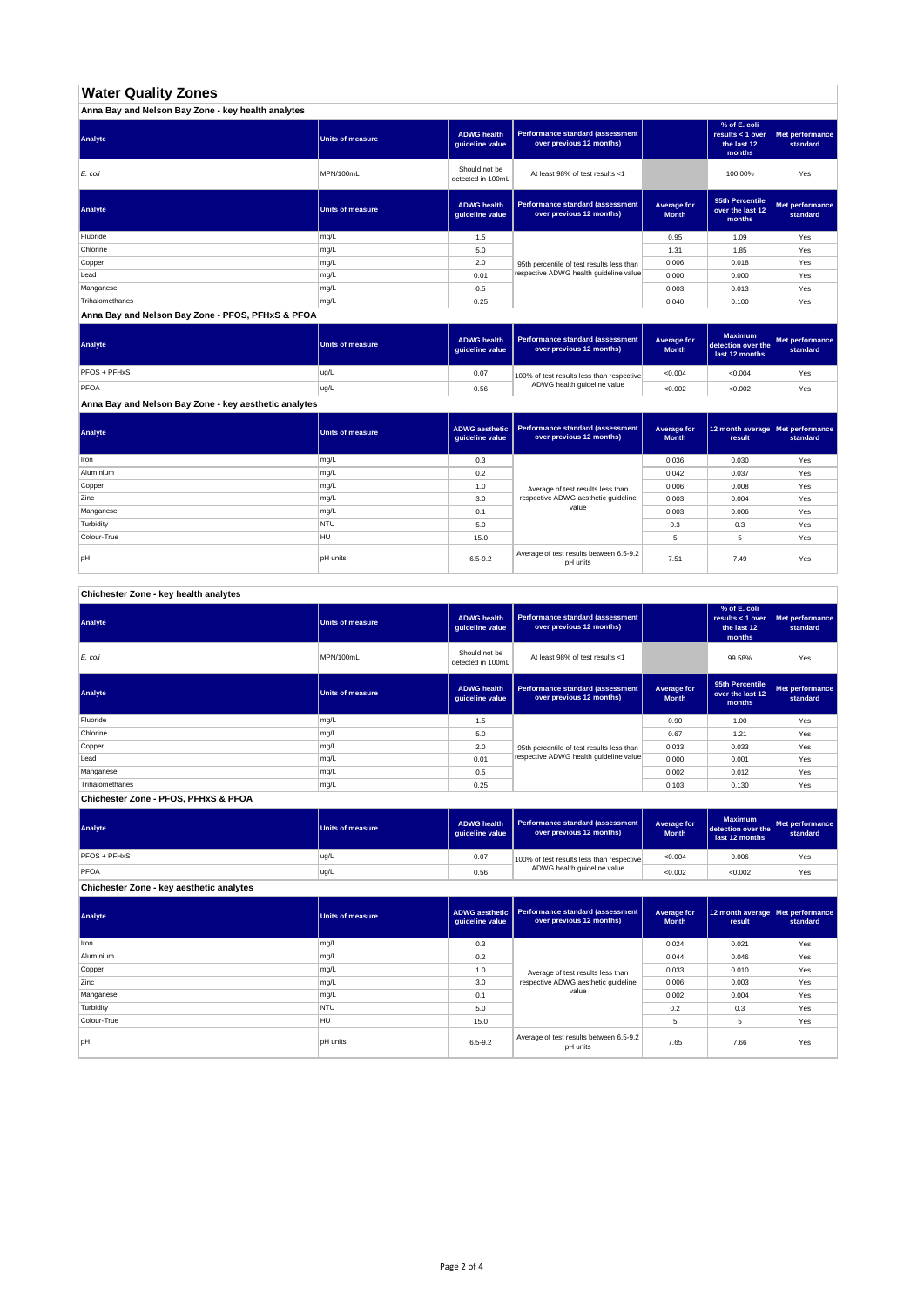| Grahamstown Zone - key health analytes |                         |                                       |                                                              |                             |                                                           |                             |
|----------------------------------------|-------------------------|---------------------------------------|--------------------------------------------------------------|-----------------------------|-----------------------------------------------------------|-----------------------------|
| Analyte                                | <b>Units of measure</b> | <b>ADWG health</b><br>guideline value | Performance standard (assessment<br>over previous 12 months) |                             | % of E. coli<br>results < 1 over<br>the last 12<br>months | Met performance<br>standard |
| E. coli                                | MPN/100mL               | Should not be<br>detected in 100mL    | At least 98% of test results <1                              |                             | 100.00%                                                   | Yes                         |
| Analyte                                | <b>Units of measure</b> | <b>ADWG health</b><br>guideline value | Performance standard (assessment<br>over previous 12 months) | Average for<br><b>Month</b> | 95th Percentile<br>over the last 12<br>months             | Met performance<br>standard |
| Fluoride                               | mg/L                    | 1.5                                   |                                                              | 0.98                        | 1.10                                                      | Yes                         |
| Chlorine                               | mg/L                    | 5.0                                   |                                                              | 0.60                        | 1.25                                                      | Yes                         |
| Copper                                 | mg/L                    | 2.0                                   | 95th percentile of test results less than                    | 0.003                       | 0.015                                                     | Yes                         |
| Lead                                   | mg/L                    | 0.01                                  | respective ADWG health guideline value                       | 0.000                       | 0.001                                                     | Yes                         |
| Manganese                              | mg/L                    | 0.5                                   |                                                              | 0.003                       | 0.014                                                     | Yes                         |
| Trihalomethanes                        | mg/L                    | 0.25                                  |                                                              | 0.109                       | 0.137                                                     | Yes                         |
| Grahamstown Zone - PFOS, PFHxS & PFOA  |                         |                                       |                                                              |                             |                                                           |                             |

| Analyte      | <b>Units of measure</b> | <b>ADWG health</b><br>quideline value | Performance standard (assessment<br>over previous 12 months)             | Average for<br><b>Month</b> | <b>Maximum</b><br>detection over the<br>last 12 months | Met performance<br>standard |
|--------------|-------------------------|---------------------------------------|--------------------------------------------------------------------------|-----------------------------|--------------------------------------------------------|-----------------------------|
| PFOS + PFHxS | ug/L                    | 0.07                                  | 100% of test results less than respective<br>ADWG health guideline value | < 0.004                     | 0.004                                                  | Yes                         |
| <b>PFOA</b>  | ug/L                    | 0.56                                  |                                                                          | < 0.002                     | < 0.002                                                | Yes                         |

**Grahamstown Zone - key aesthetic analytes**

| Analyte     | Units of measure | ADWG aesthetic  <br>guideline value | <b>Performance standard (assessment</b><br>over previous 12 months) | Average for<br><b>Month</b> | 12 month average   Met performance<br>result | standard |
|-------------|------------------|-------------------------------------|---------------------------------------------------------------------|-----------------------------|----------------------------------------------|----------|
| Iron        | mg/L             | 0.3                                 |                                                                     | 0.021                       | 0.023                                        | Yes      |
| Aluminium   | mg/L             | 0.2                                 |                                                                     | 0.044                       | 0.040                                        | Yes      |
| Copper      | mg/L             | 1.0                                 | Average of test results less than                                   | 0.003                       | 0.006                                        | Yes      |
| Zinc        | mg/L             | 3.0                                 | respective ADWG aesthetic quideline                                 | 0.002                       | 0.004                                        | Yes      |
| Manganese   | mg/L             | 0.1                                 | value                                                               | 0.003                       | 0.007                                        | Yes      |
| Turbidity   | <b>NTU</b>       | 5.0                                 |                                                                     | 0.2                         | 0.3                                          | Yes      |
| Colour-True | HU               | 15.0                                |                                                                     |                             | 5                                            | Yes      |
| lpH         | <b>pH</b> units  | $6.5 - 9.2$                         | Average of test results between 6.5-9.2<br>pH units                 | 7.59                        | 7.54                                         | Yes      |

j

### **Gresford Zone - key health analytes**

| Analyte                                | <b>Units of measure</b> | <b>ADWG health</b><br>guideline value                                                                        | Performance standard (assessment<br>over previous 12 months)                      |                                    | % of E. coli<br>results < 1 over<br>the last 12<br>months | Met performance<br>standard |
|----------------------------------------|-------------------------|--------------------------------------------------------------------------------------------------------------|-----------------------------------------------------------------------------------|------------------------------------|-----------------------------------------------------------|-----------------------------|
| E. coli                                | MPN/100mL               | Should not be<br>detected in 100mL                                                                           | At least 98% of test results <1                                                   |                                    | 100.00%                                                   | Yes                         |
| Analyte                                | <b>Units of measure</b> | <b>ADWG health</b><br>guideline value                                                                        | <b>Performance standard (assessment</b><br>over previous 12 months)               | <b>Average for</b><br><b>Month</b> | 95th Percentile<br>over the last 12<br>months             | Met performance<br>standard |
| Chlorine                               | mg/L                    | 95th percentile of test results less than<br>5.0<br>respective ADWG health guideline value                   |                                                                                   | 0.87                               | 1.38                                                      | Yes                         |
| Gresford Zone - PFOS, PFHxS & PFOA     |                         |                                                                                                              |                                                                                   |                                    |                                                           |                             |
| Analyte                                | <b>Units of measure</b> | <b>Performance standard (assessment</b><br><b>ADWG health</b><br>over previous 12 months)<br>guideline value |                                                                                   | Average for<br>Month #             | <b>Maximum</b><br>detection over the<br>last 12 months    | Met performance<br>standard |
| PFOS + PFHxS                           | ug/L                    | 0.07                                                                                                         | 100% of test results less than respective                                         | < 0.004                            | < 0.004                                                   | Yes                         |
| PFOA                                   | ug/L                    | 0.56                                                                                                         | ADWG health guideline value                                                       | < 0.002                            | < 0.002                                                   | Yes                         |
| Gresford Zone - key aesthetic analytes |                         |                                                                                                              |                                                                                   |                                    |                                                           |                             |
| Analyte                                | <b>Units of measure</b> | <b>ADWG</b> aesthetic<br>guideline value                                                                     | <b>Performance standard (assessment</b><br>over previous 12 months)               |                                    | 12 month average<br>result                                | Met performance<br>standard |
| Turbidity                              | NTU                     | 5.0                                                                                                          | Average of test results less than<br>respective ADWG aesthetic quideline<br>value | 0.1                                | 0.2                                                       | Yes                         |
|                                        |                         |                                                                                                              |                                                                                   |                                    |                                                           |                             |